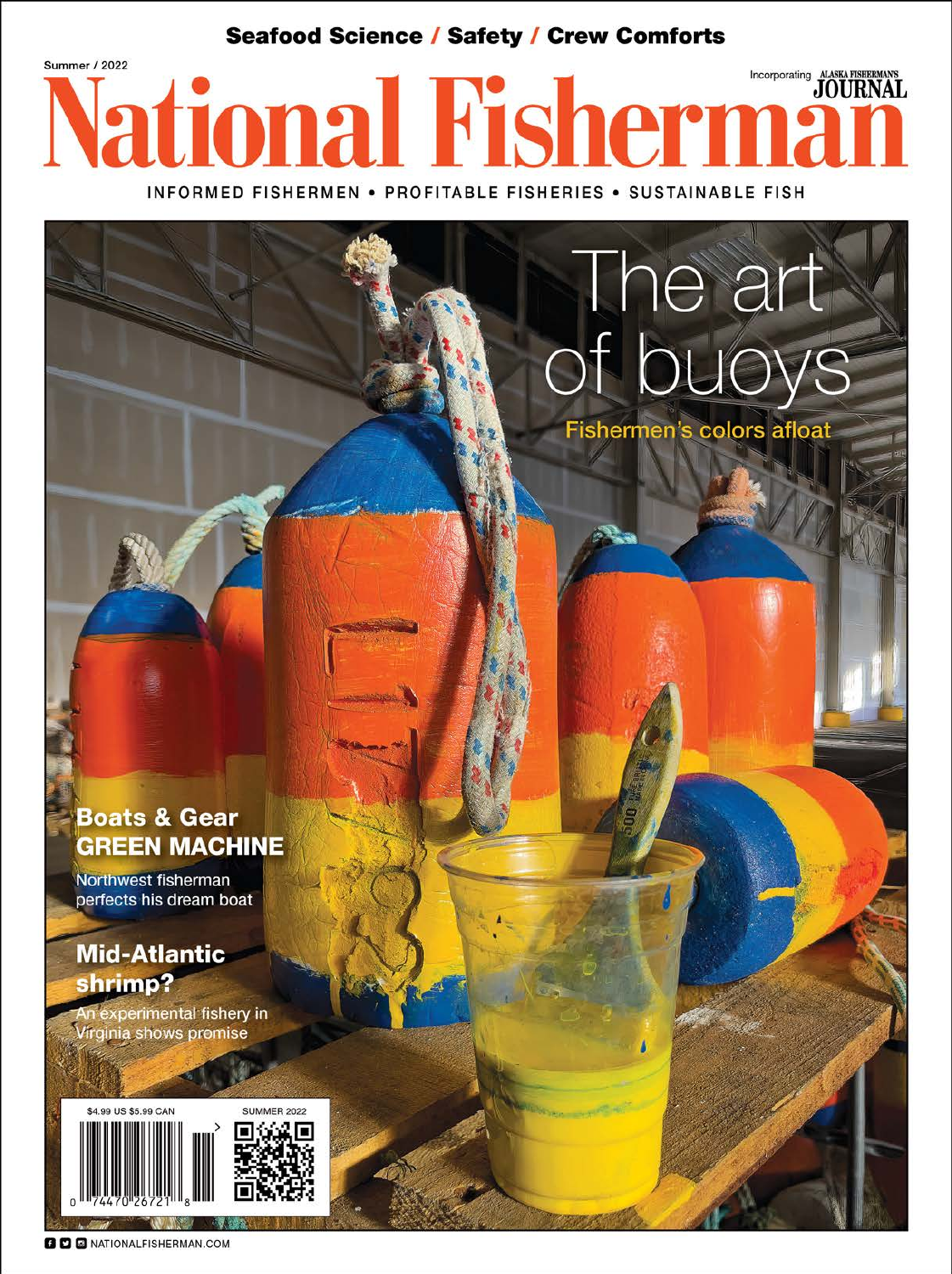## Buoys: Fishermen's hand-made tools as art

Photographer and story by Arthur Drooker





s a photographer I pride myself on making the ordinary look extraordinary. To see a common object anew is to photograph it in a way that it has never been seen before. Such was the case when I

saw the unexpected yet undeniable beauty of buoys. Yes, buoys.

I should state at the outset that I'm not a fisherman. To be honest, my idea of fishing is going to the seafood department of my neighborhood supermarket and buying filets of whatever looks good for dinner that night.

Yet, like a fisherman, I venture forth at all hours not knowing what I will find and when I return with a pleasing photo, I often call it the "catch of the day."

Moreover, and more important, fishing requires skill and patience, and so does photography. And let's not forget luck. The kind of luck I felt last fall when I visited Point Arena pier on the Northern California coast.

Normally, I would have no business being there but the occasion — giving my son-in-law's family, which includes avid fishermen, a tour of the area  $-$  just happened to take place when the setting sun bathed buoys on the pier in golden light, saturating their colors and accentuating their textures. I take moments like this as a sign. It's as if the sun deliberately focused its last rays, like a pointer, on the buoys, saying, "Look at this!" I did. And began photographing.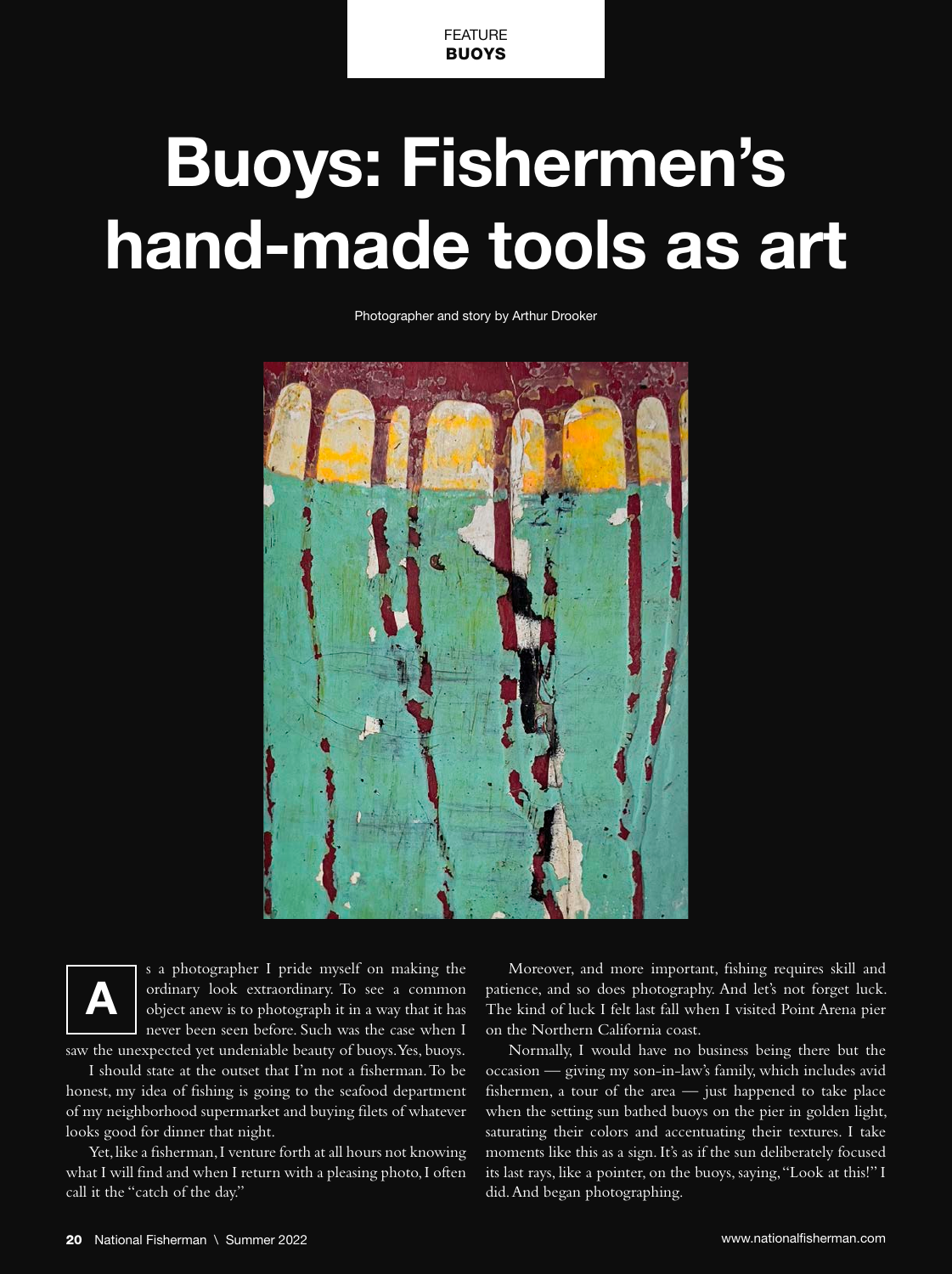

A close up of a permit number on a buoy on Fisherman's Wharf in San Francisco, Calif.



A pile of buoys near Spud Point Marina in Bodega Bay, Calif.



Buoys with coats of chipped paint, like this one in Bodega Bay, Calif., resemble abstract art to photographer Arthur Drooker.

Buoys hanging at The Boat House, a restaurant in Bodega Bay, Calif.